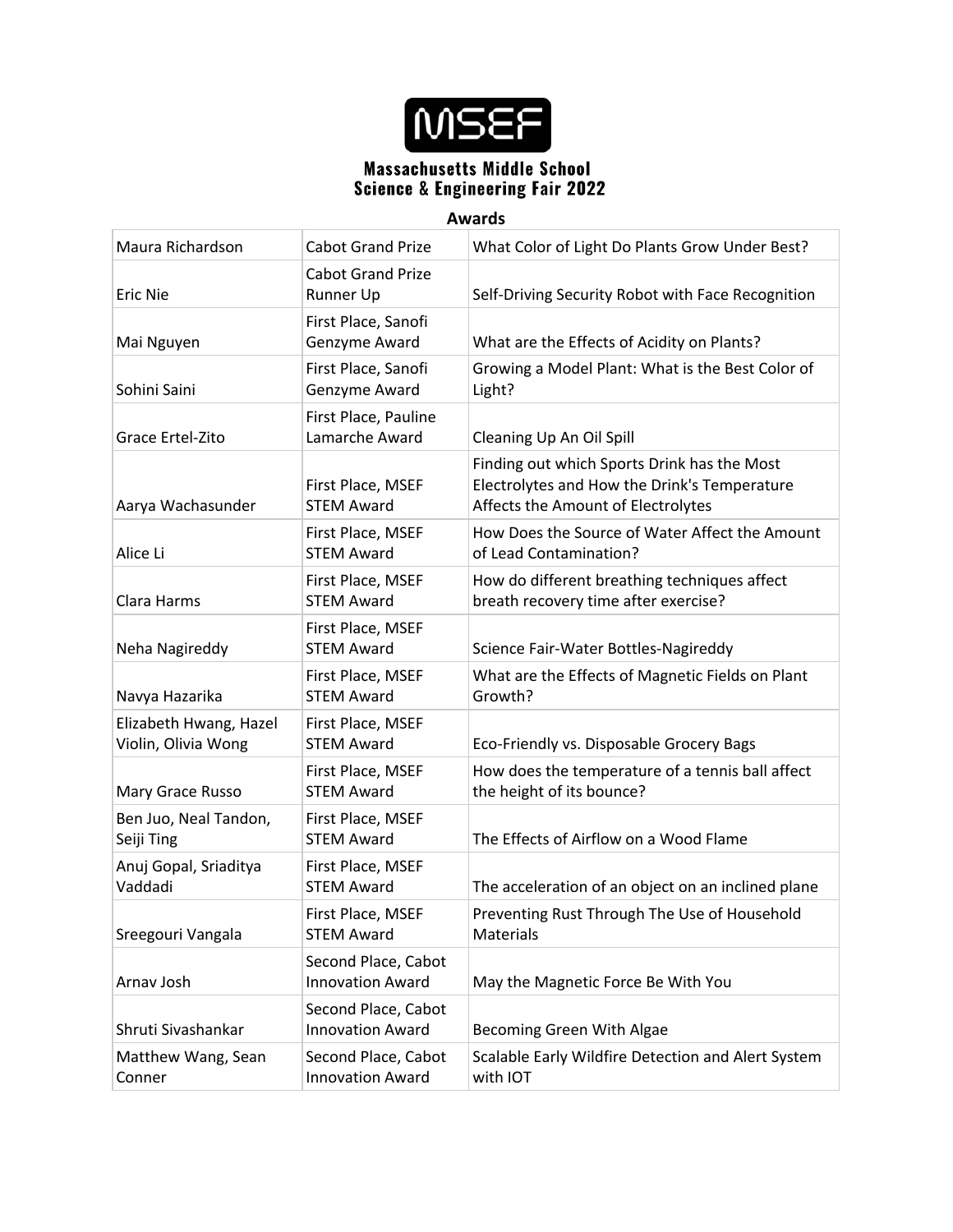

|                                                                | Second Place, Cabot                            |                                                                                  |
|----------------------------------------------------------------|------------------------------------------------|----------------------------------------------------------------------------------|
| Moira Cosgrove                                                 | <b>Innovation Award</b>                        | What factors affect blood flow rate?                                             |
| Clare Magdalin, Olivia<br>Benyo, Vivian Lee                    | Second Place, Cabot<br><b>Innovation Award</b> | A Study of the Effect the pH of Water has on Radish<br>Plants.                   |
| Angad Pannu                                                    | Second Place, Cabot<br><b>Innovation Award</b> | Ultrasonic Driving Aid: Technological Assistance for<br>Everyone                 |
| Pranay Kocheta                                                 | Second Place, Cabot<br><b>Innovation Award</b> | Classification of Abnormal Heartbeat using Deep<br>Learning                      |
| Elizabeth Cosgrove                                             | Second Place, Cabot<br><b>Innovation Award</b> | Can plants stop soil erosion?                                                    |
| <b>Bhavishnu Mood</b>                                          | Second Place, Cabot<br><b>Innovation Award</b> | Which Seed Germinates the Fastest?                                               |
| Anna St Coeur, Chelsea<br>Bateman                              | Second Place, Cabot<br><b>Innovation Award</b> | Chinese Mystery Snails: A Growing Problem                                        |
| Ryan Groszmann                                                 | Second Place, Cabot<br><b>Innovation Award</b> | Sun Powered Desalination For Farming On The Sea                                  |
| Vikram Angiras, zaydd<br>ibrahimm                              | Second Place, Cabot<br><b>Innovation Award</b> | Water filtration system                                                          |
| Despoina Gianitsanaki                                          | Second Place, Cabot<br><b>Innovation Award</b> | <b>Green Power Supply</b>                                                        |
| Alexis Dakin                                                   | Second Place, Cabot<br><b>Innovation Award</b> | How does oven temperature affect the area of a<br>shrinky dink?                  |
| Frederic Courtin, Isabella<br>Morrill, Sadie Lymneos-<br>Henry | Second Place, Cabot<br><b>Innovation Award</b> | How does Hydrogen Peroxide affect the<br>Germination of Different Kinds of Seeds |
| Kate Bourgeois                                                 | Second Place, Cabot<br><b>Innovation Award</b> | How do different font colors affect your ability to<br>locate a color word?      |
| Benjamin Martin                                                | Second Place, Cabot<br><b>Innovation Award</b> | <b>Reflection on Reflexes</b>                                                    |
| Aditya Naravane                                                | Second Place, Cabot<br><b>Innovation Award</b> | The Efficiency of Different Sorting Algorithms                                   |
| Mia Portuondo                                                  | Second Place, Cabot<br><b>Innovation Award</b> | WiFi's Effects on Growing Plants                                                 |
| Anna Outman, Annabelle<br>Cauoette, Caitlin<br>Stimpson        | Second Place, Cabot<br><b>Innovation Award</b> | <b>Water Glass Music</b>                                                         |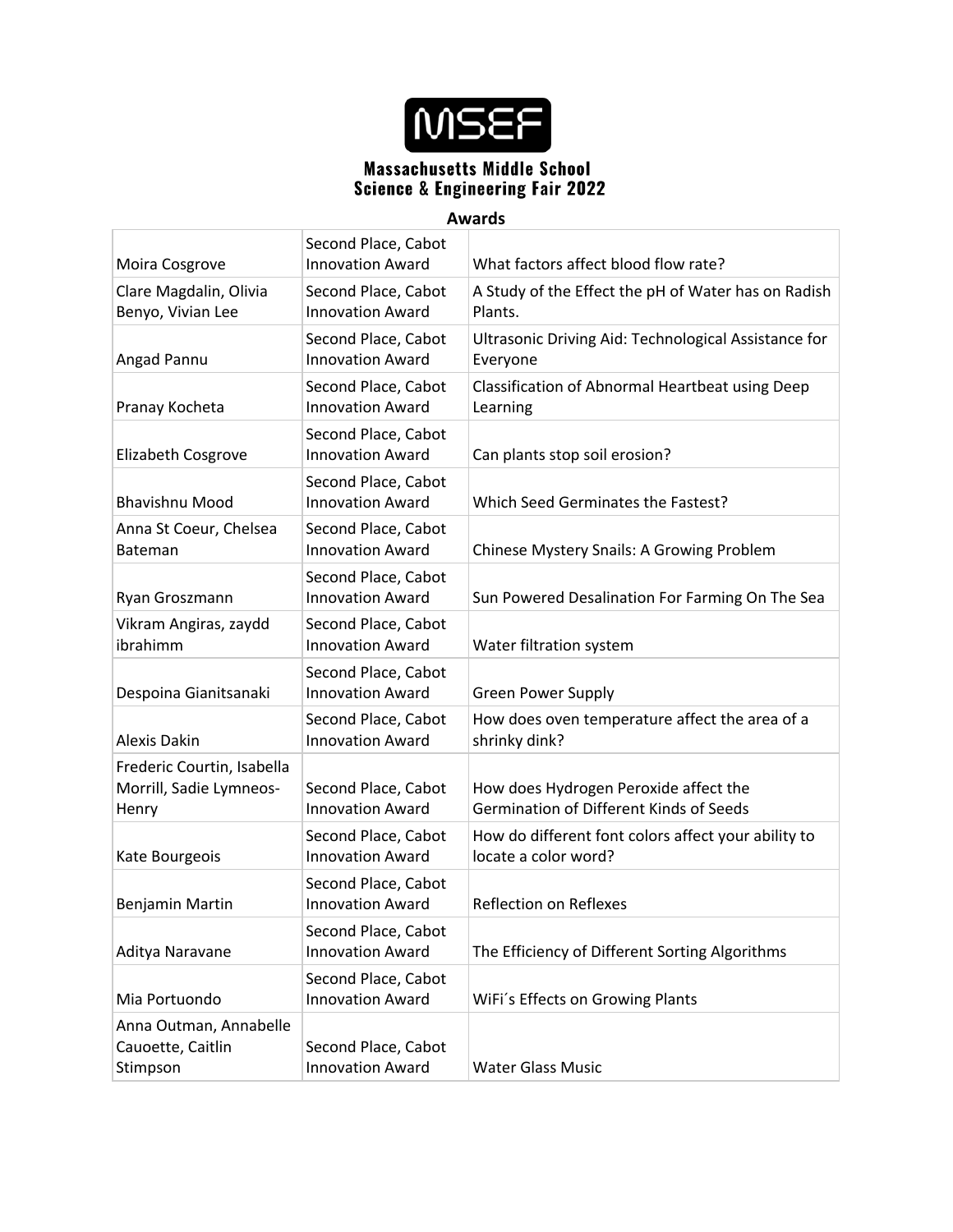

| г. | W<br>w | I | ×<br>r |  |
|----|--------|---|--------|--|
|    |        | о |        |  |

| Awards                                   |                            |                                                                                                                     |  |
|------------------------------------------|----------------------------|---------------------------------------------------------------------------------------------------------------------|--|
| Mary Coady                               | Third Place, MSEF<br>Award | How does the color of water affect the freezing and<br>melting points?                                              |  |
| Jake Fernandes                           | Third Place, MSEF<br>Award | How does shutter speed affect an image?                                                                             |  |
| Alden Kuzdzal, Ethan<br>Fiore, Will Bent | Third Place, MSEF<br>Award | <b>Hockey Puck Testing</b>                                                                                          |  |
| Lila Cannon                              | Third Place, MSEF<br>Award | The effect of different amino acids on<br>Saccharomyces cerevisiae growth                                           |  |
| Natalie Aldrich                          | Third Place, MSEF<br>Award | SunscreenAlways a Hot Topic                                                                                         |  |
| Katie Yurof                              | Third Place, MSEF<br>Award | Which method of timekeeping is closest to your<br>internal clock                                                    |  |
| Risa Goldfeld                            | Third Place, MSEF<br>Award | Intuition and Age                                                                                                   |  |
| <b>Bilal Zaki</b>                        | Third Place, MSEF<br>Award | <b>Turning Masks Into Air Filters</b>                                                                               |  |
| Liam Flanagan                            | Third Place, MSEF<br>Award | <b>Red Plants Are Dead Plants</b>                                                                                   |  |
| Yuxuan Zhang                             | Third Place, MSEF<br>Award | Lichens as Bioindicators of Air Pollution                                                                           |  |
| Rayyan Ahmed Siddiq                      | Third Place, MSEF<br>Award | Reducing Energy Consumption and Global<br>Greenhouse Effect in Refrigeration                                        |  |
| Isabella Vespa                           | Third Place, MSEF<br>Award | Effects of Videogaming on Short-Term Memory and<br><b>Reaction Time</b>                                             |  |
| Liam Jones                               | Third Place, MSEF<br>Award | How Well Do Masks Work?                                                                                             |  |
| Alvira Nair                              | Third Place, MSEF<br>Award | Microplastics - The Invisible Threat To Nature                                                                      |  |
| <b>Margaret Martin</b>                   | Third Place, MSEF<br>Award | What is the effect of the amount of baking powder<br>on the height of a cupcake?                                    |  |
| Chen-Shin Lin                            | Third Place, MSEF<br>Award | Are Ice Melts Worth the Cost?                                                                                       |  |
| Nichelle Thinagar                        | Third Place, MSEF<br>Award | Origami Safety Barrier - Designing and testing a<br>safety barrier that is easy to set up, transport, and<br>store. |  |
| Xavier Soong                             | Third Place, MSEF<br>Award | POWER TO THE PEOPLE! Magnetic Field Safety in<br><b>Our Communities</b>                                             |  |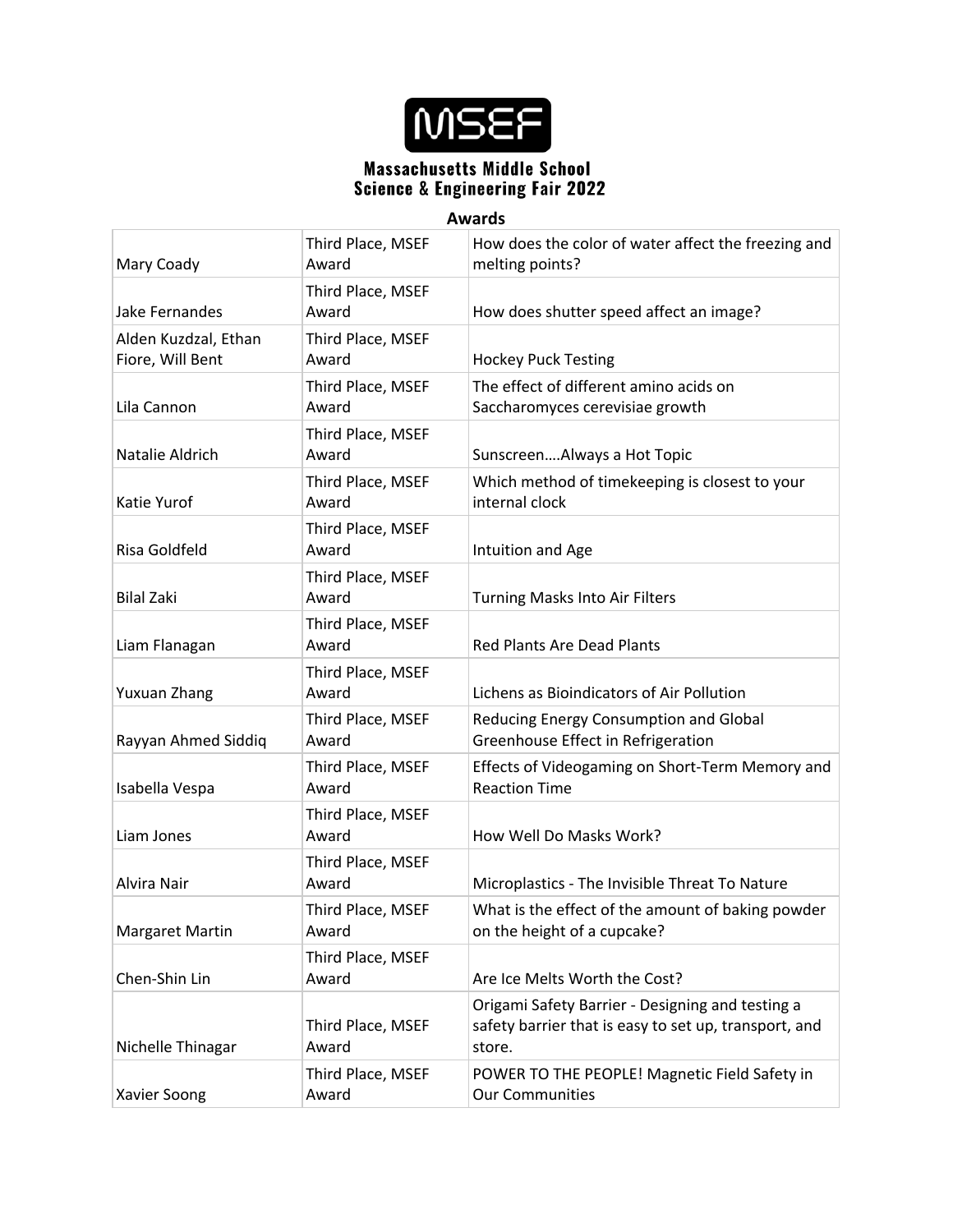

| Deakan Roberts,<br>Mickeayla Rosa Pietri | Third Place, MSEF<br>Award | <b>Crystal Making</b>                                                                                                      |
|------------------------------------------|----------------------------|----------------------------------------------------------------------------------------------------------------------------|
| Jocelyne Cole                            | Third Place, MSEF<br>Award | Well, Tap, or Filtered Water for Plants                                                                                    |
| Rachel Jackson                           | Third Place, MSEF<br>Award | Carbon Filter                                                                                                              |
| Karuna Singh                             | Third Place, MSEF<br>Award | Music and Sleep                                                                                                            |
| <b>Abigail Manning</b>                   | Third Place, MSEF<br>Award | What is the best angle to put a solar panel to collect<br>the most energy?                                                 |
| Hiba El Fatihi                           | Third Place, MSEF<br>Award | How does the salinity of water affect a submarine's<br>buoyancy?                                                           |
| Kaya Managni, Tvisha<br>Bansal           | Third Place, MSEF<br>Award | The effects of hydrodynamic drag                                                                                           |
| Salma Saad                               | Third Place, MSEF<br>Award | Anaerobic Respiration: Yeast Metabolism With and<br><b>Without Aeration</b>                                                |
| Nelson Tetteh                            | Third Place, MSEF<br>Award | Can mycorrhizae replace chemical fertilizers?                                                                              |
| Megan Maresca, Sophia<br>DeFillippo      | Third Place, MSEF<br>Award | Does Different Color Light Affect Plant Growth?                                                                            |
| Divya Jadav, Jack Connell                | Third Place, MSEF<br>Award | <b>Cold Cup Challenge: Testing Two Cups</b>                                                                                |
| Anwita Wadekar                           | Third Place, MSEF<br>Award | Beauty or the Beast: Understanding the Durability<br>of Nail Polishes                                                      |
| Mason Nasrallah                          | Third Place, MSEF<br>Award | Under Pressure (How does the PSI in a football<br>affect how far the football travels?                                     |
| Sohum Srivastava                         | Third Place, MSEF<br>Award | Lanternfly Infestation                                                                                                     |
| Aidan Betournay                          | Third Place, MSEF<br>Award | Testing What Types Of Impurites Will Be Removed<br>From Fully Grown Sugar Crystals                                         |
| Sabrina Welch                            | Third Place, MSEF<br>Award | EcoFriend: Creating a Biodegradable Plastic<br>Alternative Which Repurposes Food Waste and<br><b>Promotes Biodiversity</b> |
| Nuha Salam                               | Third Place, MSEF<br>Award | <b>Turning Soundwaves into Electricity</b>                                                                                 |
| Sumeyyah Laher                           | Third Place, MSEF<br>Award | The relationship between pH and Vitamin C in<br>different fruits                                                           |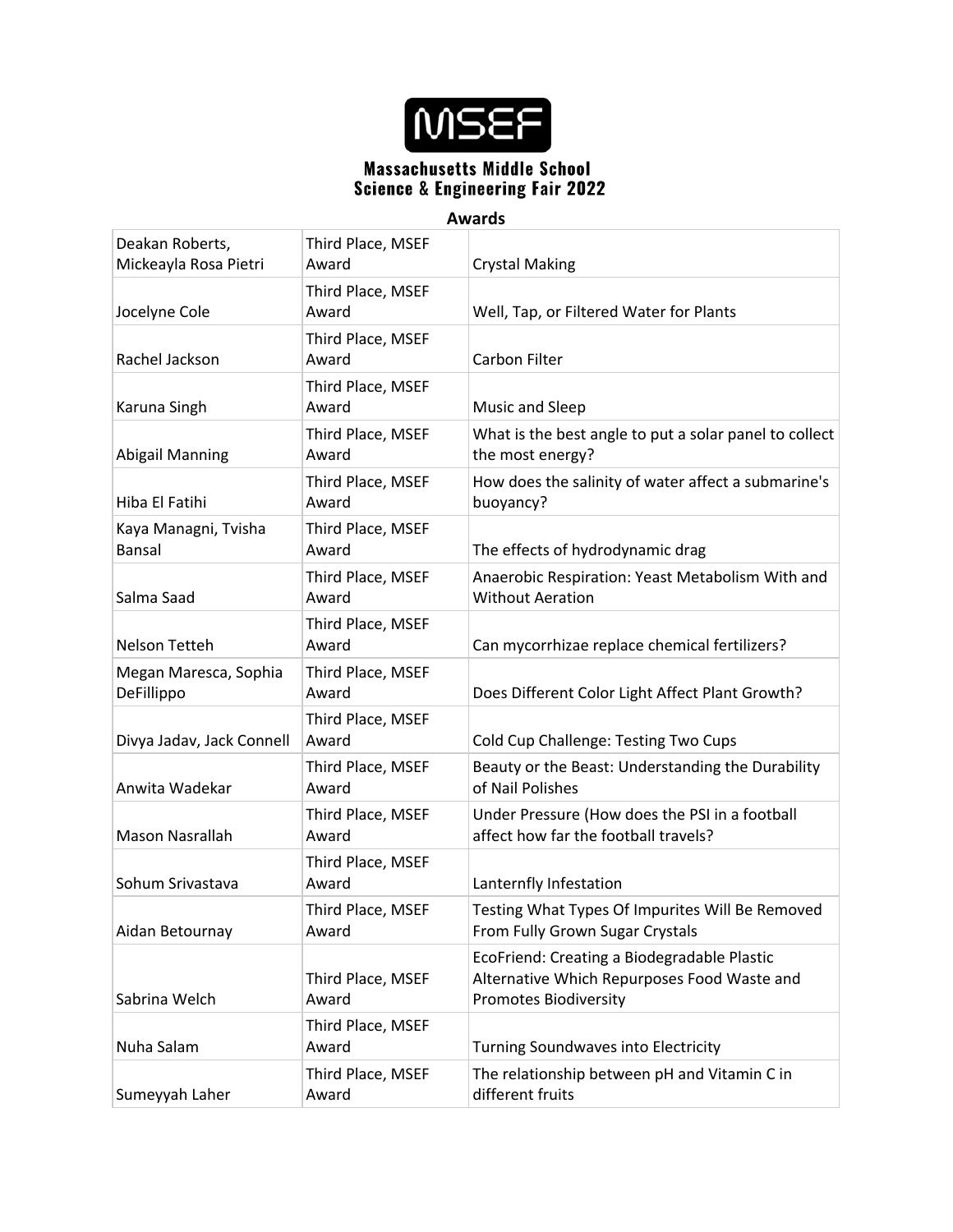

| Lucia Mindell                           | <b>Honorable Mention</b> | A pH-antastical, pH-enomenal pH-eat: The pH of<br>exoplanet oceans                               |
|-----------------------------------------|--------------------------|--------------------------------------------------------------------------------------------------|
| Xiana Xini                              | <b>Honorable Mention</b> | Do the Myers Briggs Personality Types Correlate to<br>Zodiac Signs?                              |
| Ava Palmer, Grace<br>Radzick            | <b>Honorable Mention</b> | Finding a biodegradable replacement for plastic<br>straws                                        |
| Sarah Deane                             | <b>Honorable Mention</b> | How does the time of day on a sunny day affect the<br>speed of a solar-powered car               |
| <b>Grace McAuley</b>                    | <b>Honorable Mention</b> | <b>Flours Effects</b>                                                                            |
| <b>Robert Duarte</b>                    | <b>Honorable Mention</b> | How does the material of a baseball bat affect how<br>far it can hit a baseball?                 |
| Nathan Ramos                            | <b>Honorable Mention</b> | Solar Panel Phone Charging                                                                       |
| <b>Gracie McGinty</b>                   | <b>Honorable Mention</b> | <b>Magical Mnemonics</b>                                                                         |
| James Bucklaew                          | <b>Honorable Mention</b> | How does the type of metal affect the amount of<br>corrosion over time?                          |
| Mokkshita Arun                          | <b>Honorable Mention</b> | Hologram Projector                                                                               |
| Stephen Cronin                          | <b>Honorable Mention</b> | <b>Green House Effect</b>                                                                        |
| Caroline Couture                        | <b>Honorable Mention</b> | screen time before bed                                                                           |
| Calista Garms                           | <b>Honorable Mention</b> | The Power of Perception                                                                          |
| Ariv Vaidya                             | <b>Honorable Mention</b> | CREW (Climate Restorative Edible Water): Saving<br>the planet one plastic bottle at a time       |
| <b>Bea Samuels</b>                      | <b>Honorable Mention</b> | Finding The Biases in Facial Recognition                                                         |
| Mahima Ganesan                          | <b>Honorable Mention</b> | Effectiveness of UV Block Spray on Different Fabrics                                             |
| Krish Nath                              | <b>Honorable Mention</b> | <b>Recognizing Boston Buildings</b>                                                              |
| Annika Nordman,<br>Michelle Ofobi       | <b>Honorable Mention</b> | <b>Bath Bombs and Citric Acid</b>                                                                |
| <b>Emily Green</b>                      | <b>Honorable Mention</b> | Testing the Electrolyte Levels in Drinks                                                         |
| Abdul-Muhaymin Rahman Honorable Mention |                          | C, A Fantastic Vitamin                                                                           |
| Mukilan Dayasankar                      | <b>Honorable Mention</b> | The Key to Encryption: Is Bigger Better?                                                         |
| Dominic Shaughnessy                     | <b>Honorable Mention</b> | What is the effect of wearing a mask on your heart<br>rate and blood oxygen level while running? |
| Alicia Schneider                        | Honorable Mention        | Pacemakers                                                                                       |